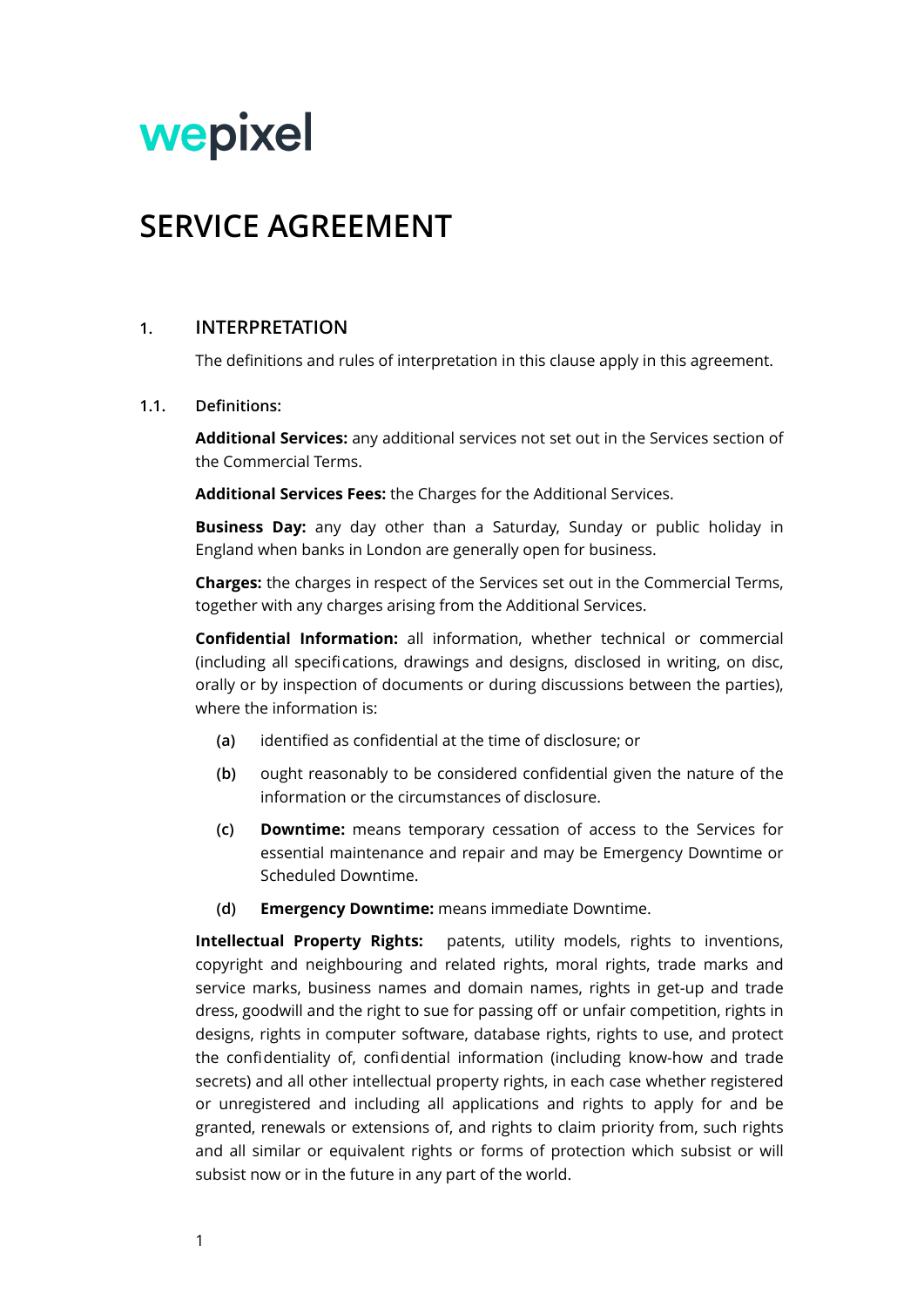**Materials:** the content provided to WePixel by the Customer from time to time for incorporation in the Site.

**Services:** the services to be provided under this agreement as described in the Commercial Term.

**Scheduled Downtime** means essential downtime of the Service notified to the Client in advance.

**Site:** the website at [URL] to be hosted by WePixel under this agreement.

**Site Software:** the software for the Site commissioned by the Customer.

**Site Specification:** the specification for the Site.

**Term:** 12 months from the Effective Date.

**Visitor:** a visitor to the Site.

- **1.2. Clause and Schedule headings shall not affect the interpretation of this agreement.**
- **1.3. References to clauses and Schedules are (unless otherwise provided) references to the clauses and Schedules of this agreement.**
- **1.4. If there is an inconsistency between any of the provisions in the main body of this agreement and the Schedules, the provisions in the main body of this agreement shall prevail.**
- **1.5. Unless the context otherwise requires, words in the singular shall include the plural and in the plural include the singular.**
- **1.6. A reference to a statute or statutory provision is a reference to it as amended, extended or re-enacted from time to time.**
- **1.7. A reference to a statute or statutory provision shall include all subordinate legislation made from time to time under that statute or statutory provision.**
- **1.8. Any words following the terms including, include, in particular, for example or any similar expression shall be construed as illustrative and shall not limit the sense of the words, description, definition, phrase or term preceding those terms.**
- **1.9. References to content include any kind of text, information, image, or audio or video material which can be incorporated in a website for access by a visitor to that website.**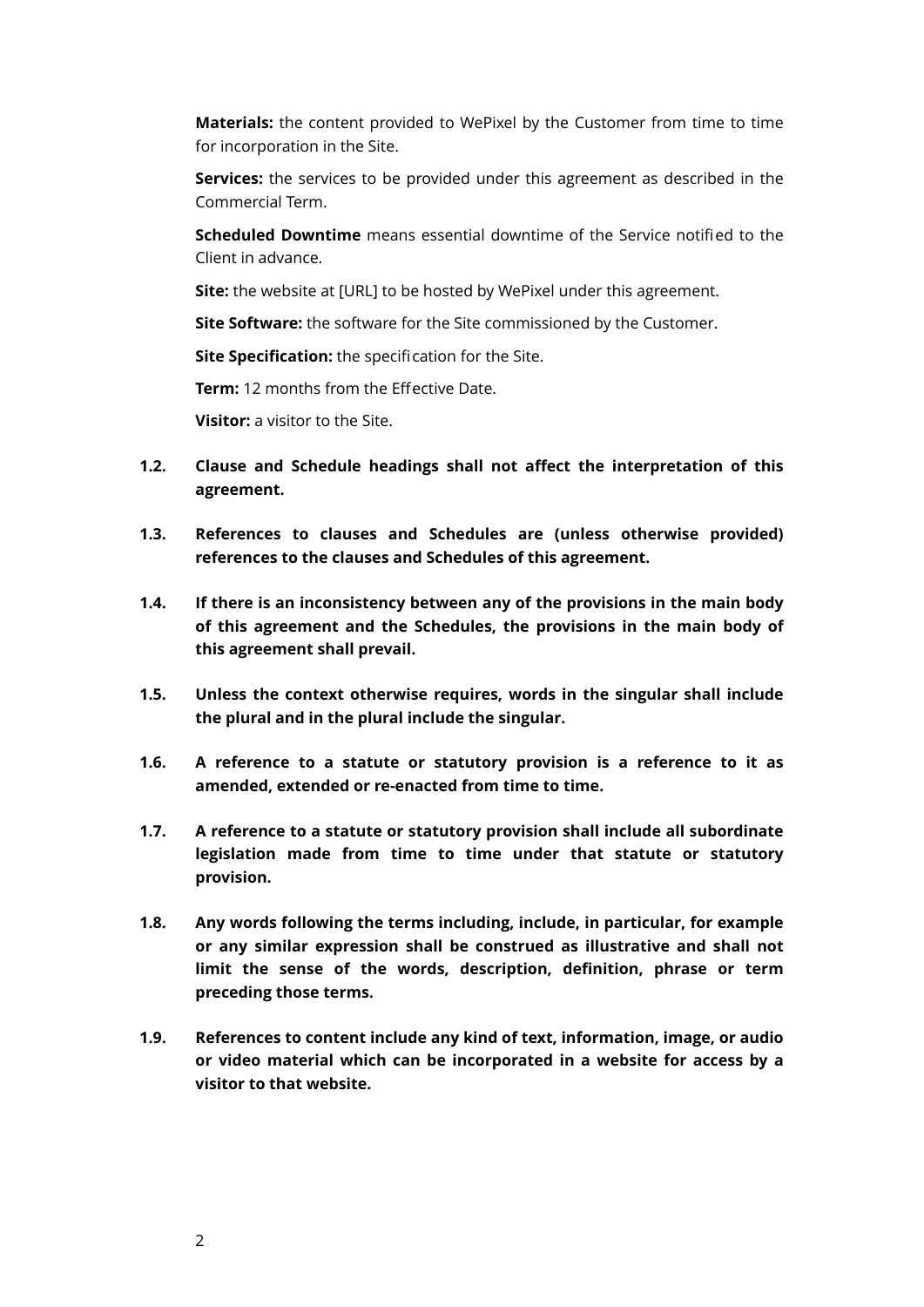# **2. SERVICES**

- **2.1. The Client acknowledges that for the first thirty business days of the Term ("Integration Period"), WePixel requires this time to process the Client's requirements into the Supplier's systems. During the Integration Period, the Client accepts that WePixel shall use its reasonable endeavours to provide the Services.**
- **2.2. The WePixel shall perform the Services in accordance with the Commercial Terms.**
- **2.3. Where WePixel is performing or has performed Additional Services, the Client shall pay, the Additional Services Fees in respect of that work.**
- **2.4. Supplier does not warrant that the Services shall operate without interruption or error.**
- **2.5. Supplier shall use reasonable commercial endeavours to keep Downtime to a minimum.**
- **2.6. If Emergency Downtime is required, Supplier shall use reasonable commercial endeavours to notify Client in advance of the same.**
- **2.7. If Scheduled Downtime is required, Supplier shall use reasonable commercial endeavours to notify Client in writing at least 5 days in advance of the same.**

# **3. HOSTING OBLIGATIONS**

# **3.1. Where WePixel is hosting the Client's site, WePixel shall:**

- **(a)** host the Site on a Server;
- **(b)** grant access to the Materials and Site on the Server only to those staff of WePixel (or its sub-contractors) who require access in connection with the provision of the Services.
- **(c)** implement appropriate technical and organisational security measures to protect the Site against unauthorised or unlawful accidental loss, destruction, alteration or damage.

# **4. CUSTOMER RESPONSIBILITIES**

- **4.1. The Customer shall be responsible for the accuracy and completeness of the Materials.**
- **4.2. The WePixel shall not be liable for any delays in providing the Services resulting from the Customer's failure to fulfil any of its obligations set out**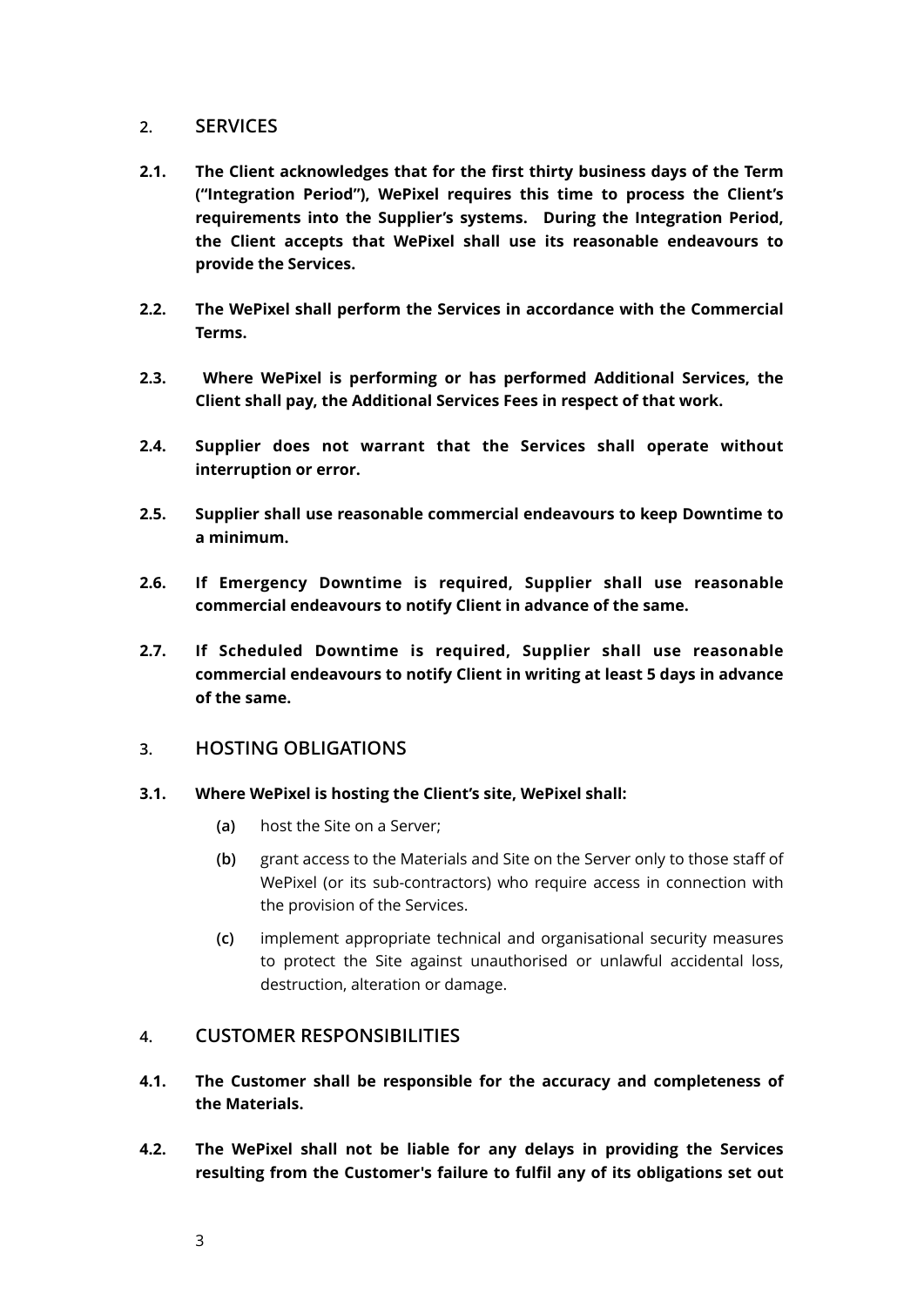**in the Schedule. The WePixel reserves the right to invoice the Customer for any additional expenses reasonably incurred by WePixel as a result of such delays.** 

# **5. CHARGES AND PAYMENT**

- **5.1. The WePixel shall invoice the Customer in advance for the Services.**
- **5.2. The WePixel shall issue a monthly VAT invoice in respect of the Charges, and the Customer shall pay to WePixel the Charges set out in WePixel's invoice within 14 days of the date of WePixel's invoice.**
- **5.3. All Charges are exclusive of VAT.**
- **5.4. Without prejudice to any of its other rights, if the Client fails to make any payment when due WePixel shall be entitled to:** 
	- **(a) S**uspend its obligations under this Agreement for so long as any payment due hereunder remains outstanding; and/or
	- **(b)** charge interest on the overdue amount at the rate of 4% above the base rate of Lloyds Bank plc.

# **6. WARRANTIES**

- **6.1. Each of the parties warrants to the other that it has full power and authority to enter into and perform this agreement.**
- **6.2. The WePixel shall perform the Services with reasonable care and skill.**
- **6.3. The warranty set out in clause 2 shall not apply to the extent that any failure of the Site to perform substantially in accordance with the Site Specification or WePixel failing to provide the Services is caused by the Site Software or any Materials.**
- **6.4. This agreement sets out the full extent of WePixel's obligations and liabilities in respect of the supply of the Services. All conditions, warranties or other terms concerning the Services which might otherwise be implied into this agreement or any collateral contract (whether by statute or otherwise) are hereby expressly excluded.**

# **7. LIMITATION OF REMEDIES AND LIABILITY**

- <span id="page-3-0"></span>**7.1. Nothing in this agreement shall operate to exclude or limit WePixel's liability for:** 
	- **(a)** death or personal injury caused by its negligence; or
	- 4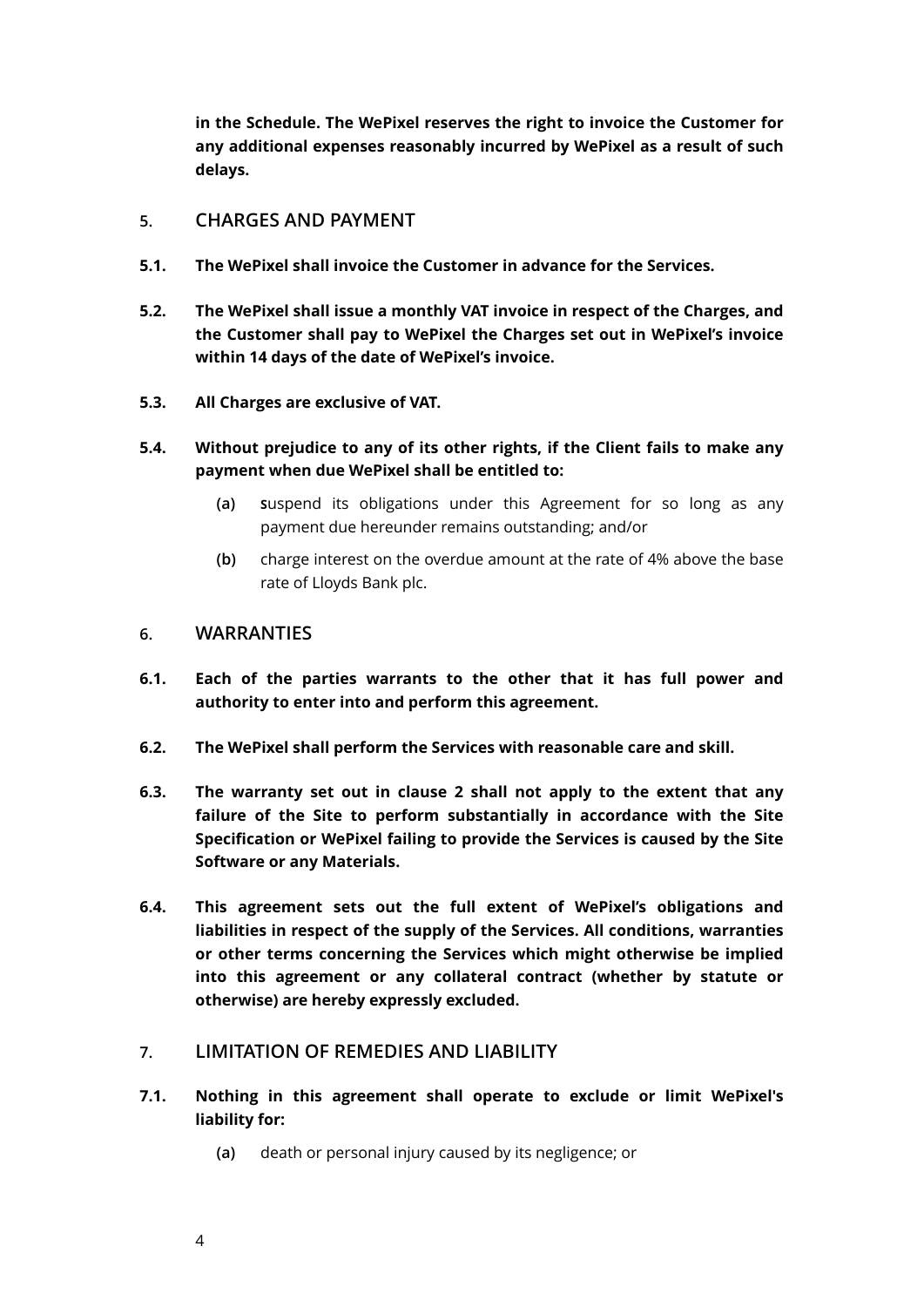- **(b)** any breach of the terms implied by section 12 of the Sale of Goods Act 1979 or section 2 of the Supply of Goods and Services Act 1982; or
- **(c)** fraud; or
- **(d)** any other liability which cannot be excluded or limited under applicable law.
- **7.2. WePixel shall not be liable to the Client for any damage to software, damage to or loss of data, loss of profit, anticipated profits, revenues, anticipated savings, goodwill or business opportunity, or for any indirect or consequential loss or damage.**
- **7.3. Subject to clause [8.1](#page-3-0), WePixel's aggregate liability in respect of all claims arising out of or in connection with this agreement or any collateral contract, whether in contract or tort (including negligence) or otherwise, shall in no circumstances exceed 125% of the total Charges payable by the Client to WePixel under this agreement.**
- **8. INTELLECTUAL PROPERTY RIGHTS**
- <span id="page-4-2"></span>**8.1. All Intellectual Property Rights in any works arising in connection with the performance of the Services by WePixel (Works) shall be the property of WePixel, and WePixel hereby grants to the Customer a non-exclusive licence to such Intellectual Property Rights for the purposes of hosting the Site.**
- <span id="page-4-0"></span>**8.2. The Customer shall indemnify WePixel against all damages, losses and expenses arising as a result of any action or claim that the Site Software or the Materials infringe any Intellectual Property Rights of a third party.**
- <span id="page-4-1"></span>**8.3. The WePixel shall indemnify the Customer against all damages, losses and expenses arising as a result of any action or claim that the Works infringe the Intellectual Property Rights of a third party in the UK, other than infringements referred to in clause [6.3](#page-4-0).**
- **8.4. The indemnities in clause [6.3](#page-4-0), clause [6.4,](#page-4-1) and clause [7.3](#page-5-0) are subject to the following conditions:** 
	- **(a)** the indemnified party promptly notifies the indemnifier in writing of the action or claim;
	- **(b)** the indemnified party makes no admissions or settlements without the indemnifier's prior written consent;
	- **(c)** the indemnified party gives the indemnifier all information and assistance that the indemnifier may reasonably require; and
	- **(d)** the indemnified party allows the indemnifier complete control over the litigation and settlement of any action or claim.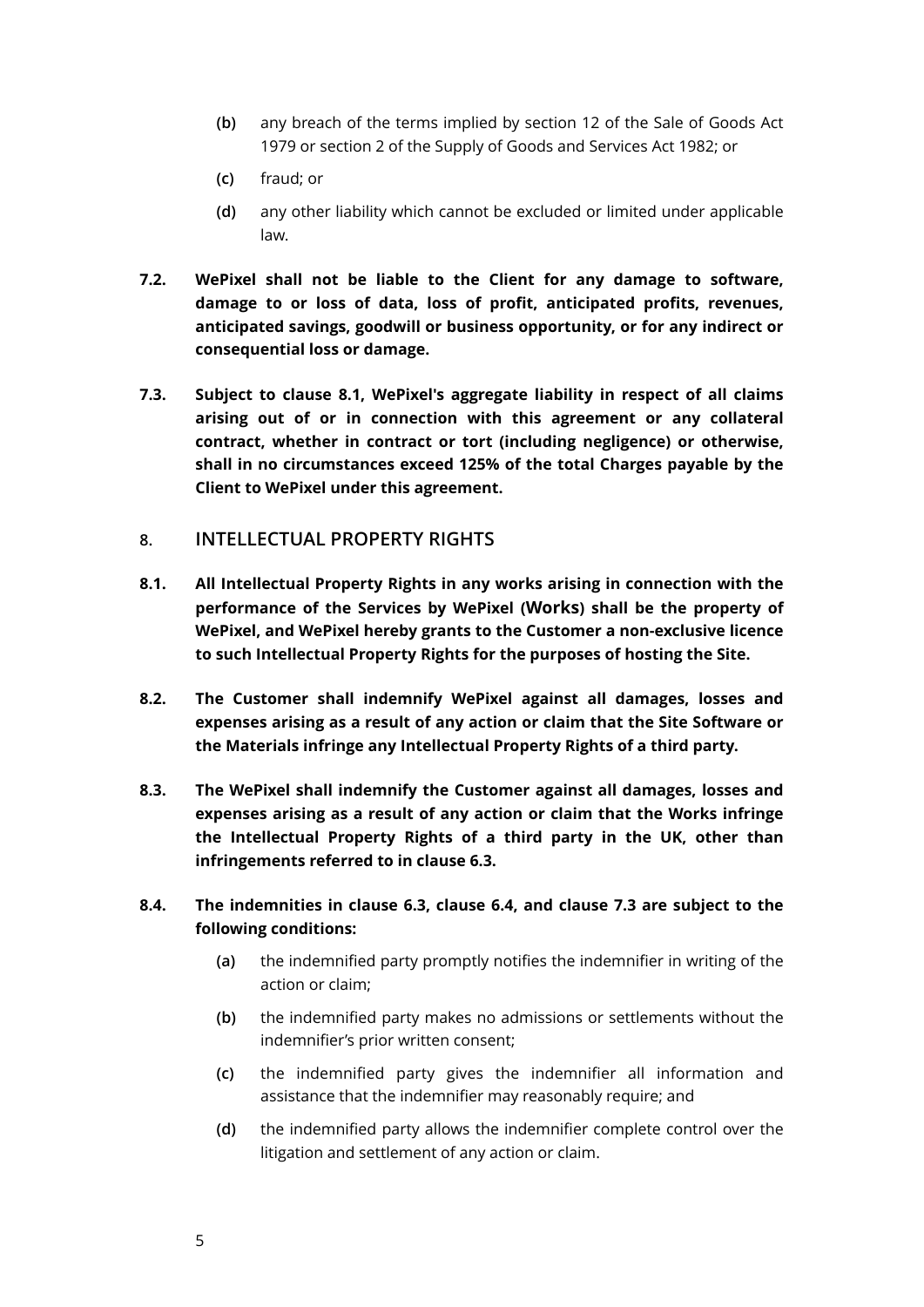- **8.5. The indemnities in clause [6.3](#page-4-0), clause [6.4,](#page-4-1) and clause [7.3](#page-5-0) may not be invoked to the extent that the action or claim arises out of the indemnifier's compliance with any designs, specifications or instructions of the indemnified party.**
- **8.6. At its own expense, the Customer shall, and shall use all reasonable endeavours to procure that any necessary third party shall, promptly execute and deliver such documents and perform such acts as may reasonably be required for the purpose of giving full effect to clause [6.2](#page-4-2).**

# **9. SITE CONTENT**

- **9.1. The Customer shall ensure that the Materials do not infringe any applicable laws, regulations or third party rights (such as material which is obscene, indecent, pornographic, seditious, offensive, defamatory, threatening, liable to incite racial hatred or acts of terrorism, menacing, blasphemous or in breach of any third party Intellectual Property Rights) (Inappropriate Content).**
- **9.2. The WePixel shall include only the Materials on the Site. The Customer acknowledges that WePixel has no control over any content placed on the Site by Visitors and does not purport to monitor the content of the Site. The WePixel reserves the right to remove content from the Site where it reasonably suspects such content is Inappropriate Content. The WePixel shall notify the Customer if it becomes aware of any allegation that content on the Site may be Inappropriate Content.**
- <span id="page-5-0"></span>**9.3. The Customer shall indemnify WePixel against all damages, losses and expenses arising as a result of any action or claim that the Materials or any other material posted to, or linked to, the Site constitutes Inappropriate Content.**
- **9.4. The WePixel may include the statement "Powered by WePixel" on the home page of the Site in a form to be agreed.**

# <span id="page-5-1"></span>**10. TERM AND TERMINATION**

**10.1. This agreement shall commence on the date it is entered into (Effective Date) and shall continue, unless terminated earlier in accordance with this clause [8](#page-5-1), for the Term, when it shall continue for a further 12 months unless terminated no later than 3 months before the end of the Term (Extended Term). Unless it is terminated earlier in accordance with this clause [8,](#page-5-1) the agreement shall terminate automatically without notice at the end of the Extended Term.**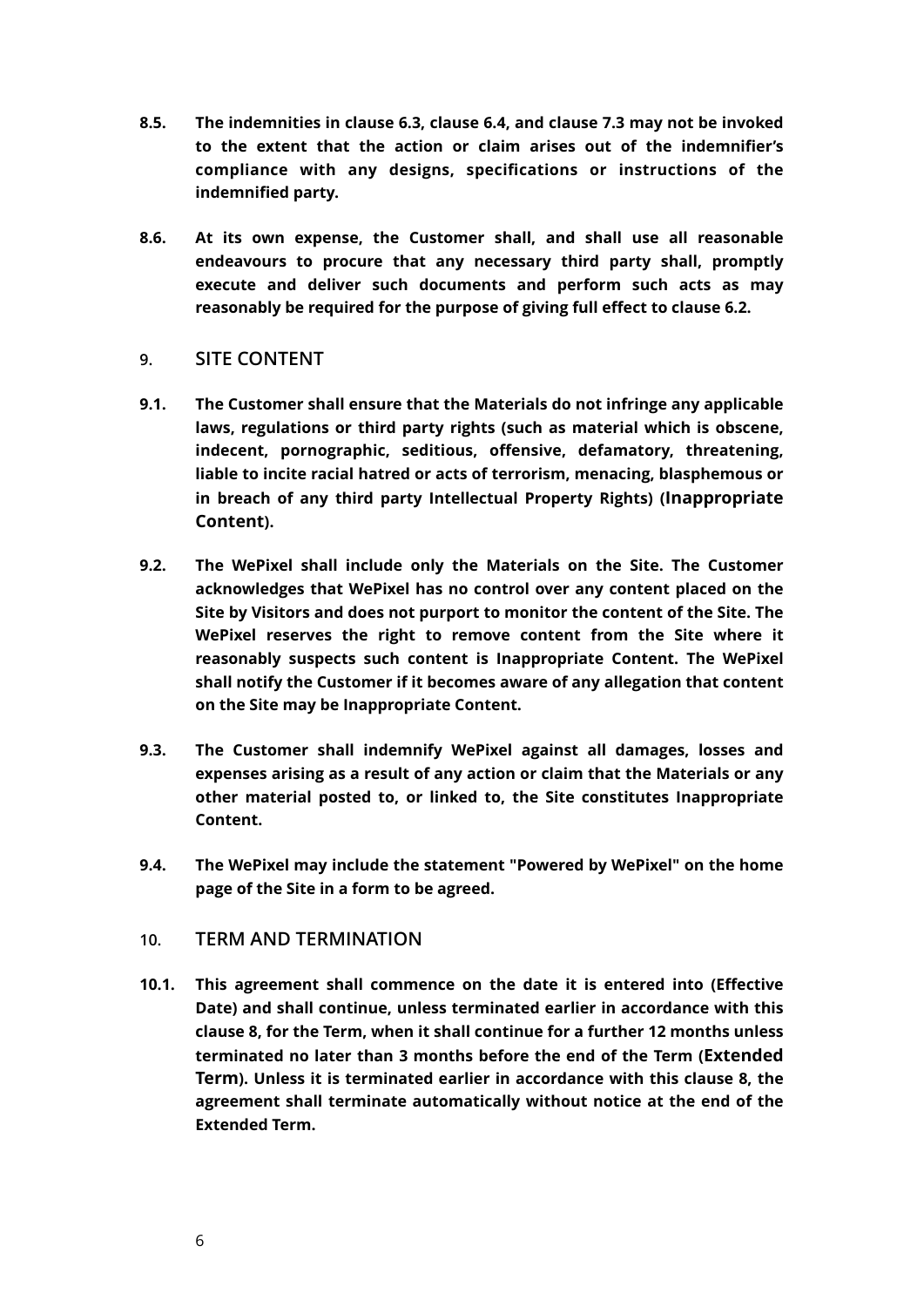# <span id="page-6-1"></span>**10.2. Without affecting any other right or remedy available to it, either party may terminate this agreement with immediate effect by giving written notice to the other party if:**

- **(a)** the other party fails to pay any amount due under this agreement on the due date for payment and remains in default not less than 10 Business Days after being notified in writing to make such payment;
- **(b)** the other party commits a material breach of any other term of this agreement which breach is irremediable or (if such breach is remediable) fails to remedy that breach within a period of 20 Business Days after being notified in writing to do so;
- <span id="page-6-0"></span>**(c)** the other party suspends, or threatens to suspend, payment of its debts or is unable to pay its debts as they fall due or admits inability to pay its debts or (being a company or limited liability partnership) is deemed unable to pay its debts within the meaning of section 123 of the Insolvency Act 1986 **OR** (being an individual) is deemed either unable to pay its debts or as having no reasonable prospect of so doing, in either case, within the meaning of section 268 of the Insolvency Act 1986 **OR** (being a partnership) has any partner to whom any of the foregoing apply;
- **(d)** the other party commences negotiations with all or any class of its creditors with a view to rescheduling any of its debts, or makes a proposal for or enters into any compromise or arrangement with any of its creditors other than (being a company) for the sole purpose of a scheme for a solvent amalgamation of that other party with one or more other companies or the solvent reconstruction of that other party;
- **(e)** a petition is filed, a notice is given, a resolution is passed, or an order is made, for or in connection with the winding up of that other party (being a company) other than for the sole purpose of a scheme for a solvent amalgamation of that other party with one or more other companies or the solvent reconstruction of that other party;
- **(f)** an application is made to court, or an order is made, for the appointment of an administrator, or if a notice of intention to appoint an administrator is given or if an administrator is appointed, over the other party (being a company);
- **(g)** the holder of a qualifying floating charge over the assets of that other party (being a company) has become entitled to appoint or has appointed an administrative receiver;
- **(h)** a person becomes entitled to appoint a receiver over all or any of the assets of the other party or a receiver is appointed over all or any of the assets of the other party;
- **(i)** the other party (being an individual) is the subject of a bankruptcy petition or order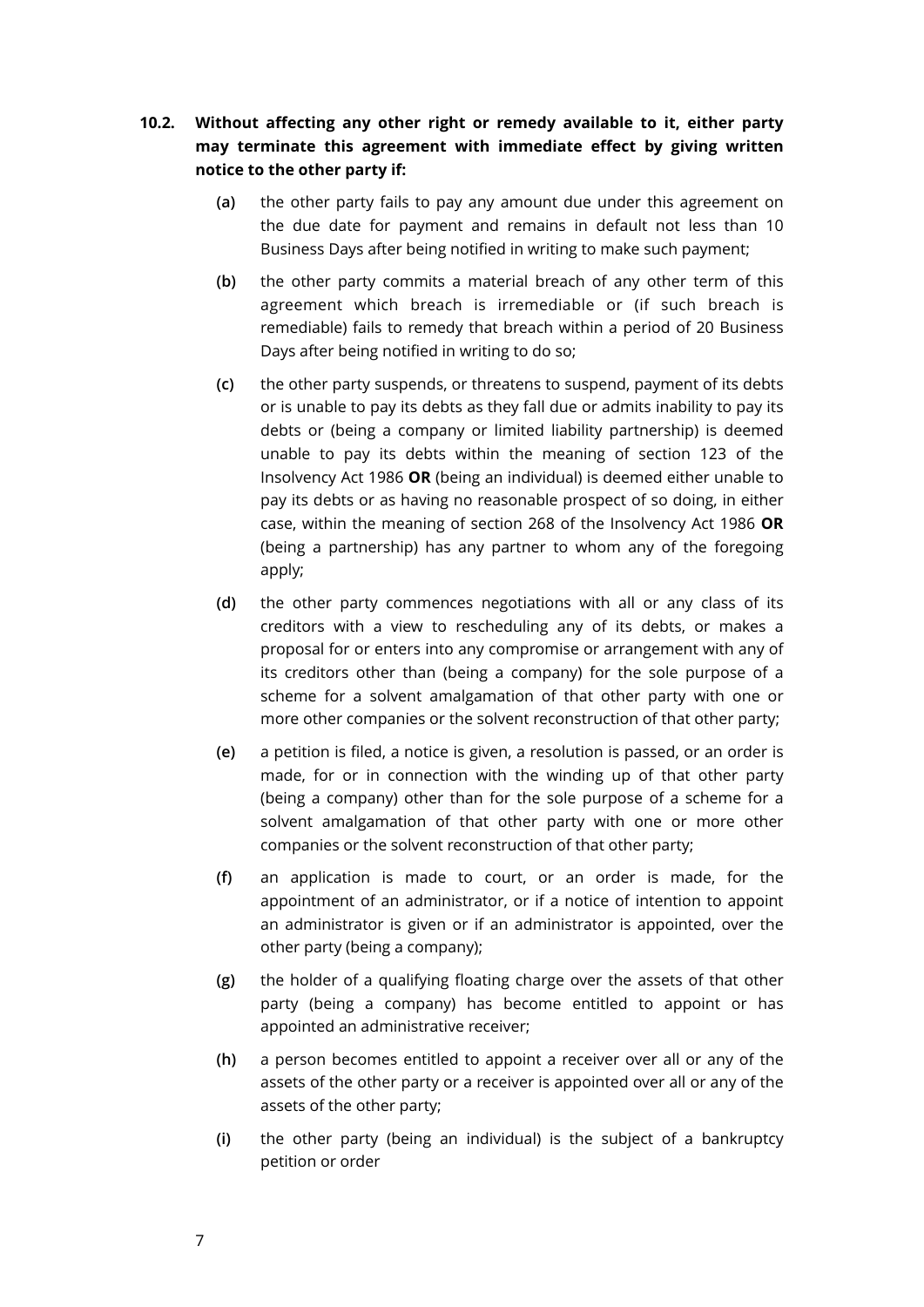- <span id="page-7-0"></span>**(j)** a creditor or encumbrancer of the other party attaches or takes possession of, or a distress, execution, sequestration or other such process is levied or enforced on or sued against, the whole or any part of the other party's assets and such attachment or process is not discharged within 14 days;
- **(k)** any event occurs, or proceeding is taken, with respect to the other party in any jurisdiction to which it is subject that has an effect equivalent or similar to any of the events mentioned in clause [8.2\(c\)](#page-6-0) to clause [8.2\(j\)](#page-7-0)  (inclusive); or
- **(l)** the other party suspends or ceases, or threatens to suspend or cease, carrying on all or a substantial part of its business.
- **10.3. On termination of this agreement by WePixel pursuant to clause [8.2](#page-6-1), all licences granted by WePixel under this agreement shall terminate immediately.**

# **10.4. On expiry or termination of this agreement otherwise than on termination by WePixel under clause [8.2](#page-6-1) WePixel shall:**

- **(a)** promptly return to the Customer the Site Software and all Materials, and shall provide to the Customer an electronic copy of the Site (including all content on the Site).
- **(b)** provide such assistance as is reasonably requested by the Customer to transfer the hosting of the Site to the Customer or another service provider, subject to payment of WePixel's expenses reasonably incurred.
- **10.5. On expiry or termination of this agreement, all provisions of this agreement shall cease to have effect, except that any provision of this agreement that expressly or by implication is intended to come into or continue in force on or after termination or expiry of this agreement shall remain in full force and effect.**

# **11. FORCE MAJEURE**

Neither party shall be in breach of this agreement nor liable for delay in performing, or failure to perform, any of its obligations under this agreement if such delay or failure result from events, circumstances or causes beyond its reasonable control. In such circumstances, the affected party shall be entitled to a reasonable extension of the time for performing such obligations. If the period of delay or non-performance continues for 3 months, the party not affected may terminate this agreement by giving 10 days' written notice to the affected party.

# <span id="page-7-1"></span>**12. CONFIDENTIALITY**

**12.1. Each party shall protect the Confidential Information of the other party against unauthorised disclosure by using the same degree of care as it**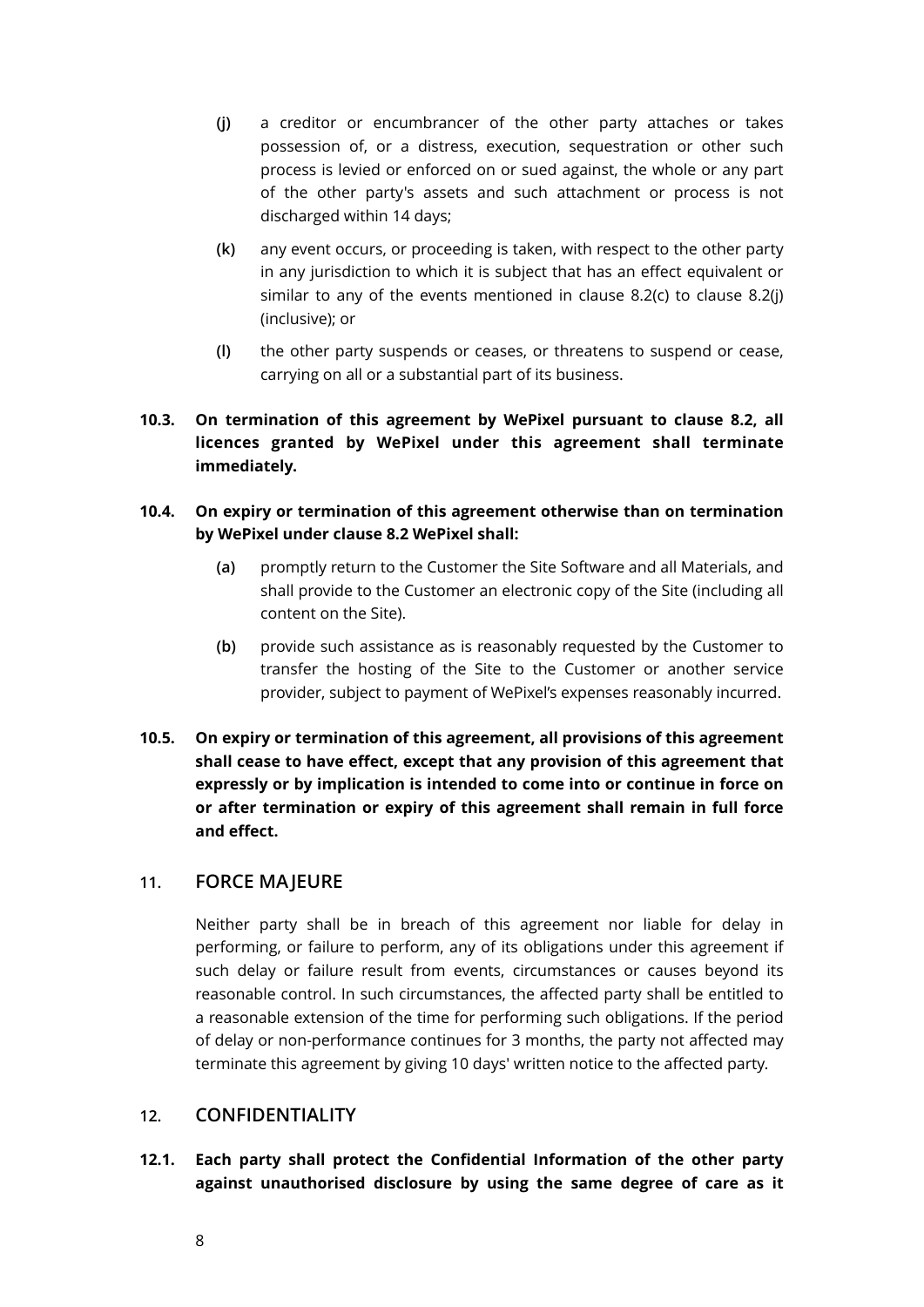**takes to preserve and safeguard its own confidential information of a similar nature, being at least a reasonable degree of care.** 

- **12.2. Confidential Information may be disclosed by the receiving party to its employees, affiliates and professional advisers, provided that the recipient is bound in writing to maintain the confidentiality of the Confidential Information received.**
- **12.3. The obligations set out in this clause [11](#page-7-1) shall not apply to Confidential Information that the receiving party can demonstrate:** 
	- **(a)** is or has become publicly known other than through breach of this clause [11](#page-7-1); or
	- **(b)** was in the possession of the receiving party prior to disclosure by the other party; or
	- **(c)** was received by the receiving party from an independent third party who has full right of disclosure; or
	- **(d)** was independently developed by the receiving party; or
	- **(e)** was required to be disclosed by a governmental authority, provided that the party subject to such requirement to disclose gives the other party prompt written notice of the requirement.

# **12.4. The obligations of confidentiality in this clause [11](#page-7-1) shall not be affected by the expiry or termination of this agreement.**

**13. NOTICES** 

# **13.1. Any notice or other communication given to a party under or in connection with this contract shall be in writing and shall be:**

- **(a)** delivered by hand or by pre-paid first-class post or other next working day delivery service at its registered office (if a company) or its principal place of business (in any other case); or
- **(b)** in electronic mail.

# **13.2. Any notice shall be deemed to have been received:**

- **(a)** if delivered by hand, on signature of a delivery receipt or at the time the notice is left at the proper address;
- **(b)** if sent by pre-paid first-class post or other next working day delivery service, at 9.00 am on the second Business Day after posting or at the time recorded by the delivery service; or
- **(c)** if sent by electronic mail, at the time recorded by the sender's electronic mail delivery receipt.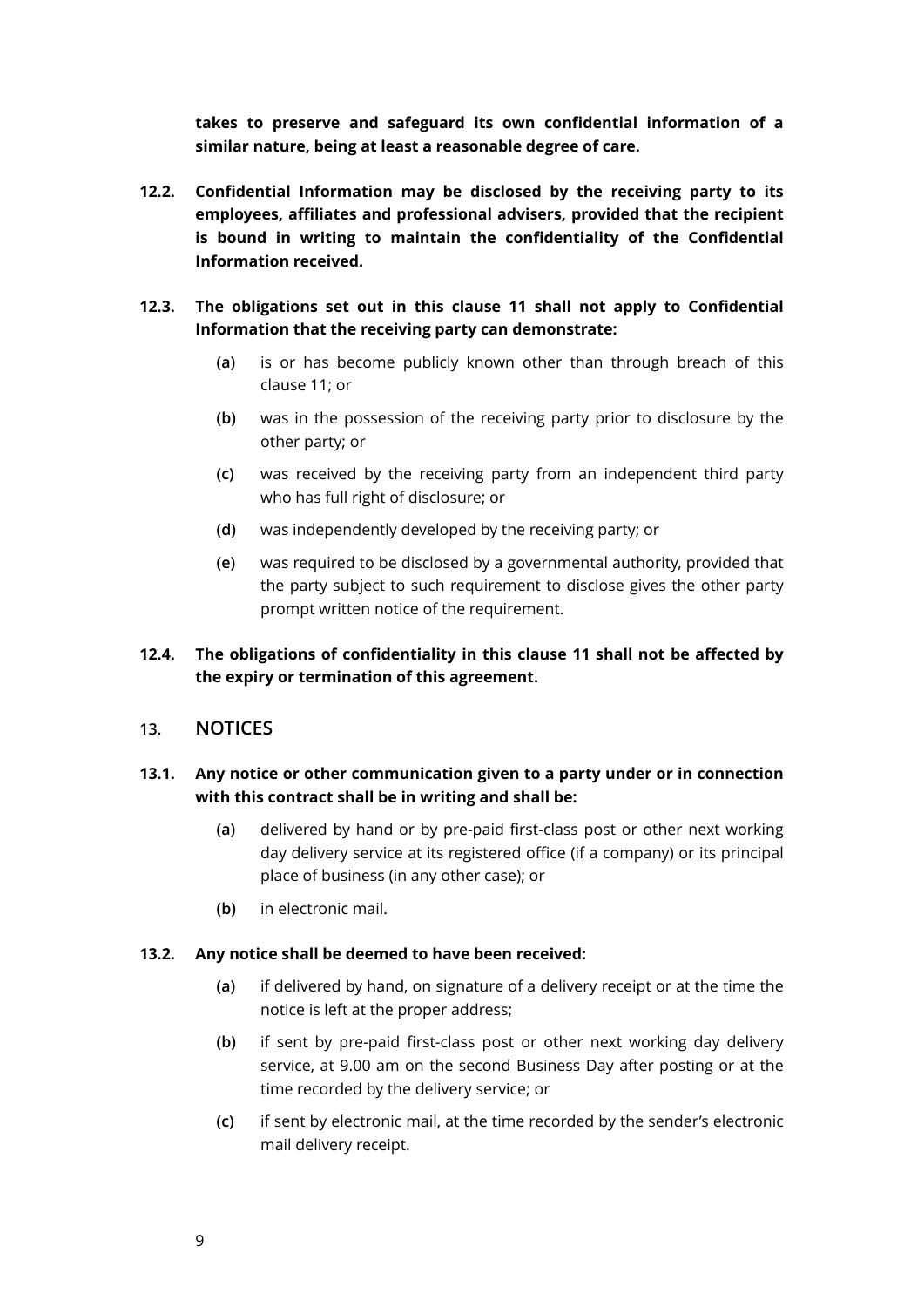**13.3. This clause does not apply to the service of any proceedings or other documents in any legal action or, where applicable, any arbitration or other method of dispute resolution.** 

# **14. ANNOUNCEMENTS**

No party shall make, or permit any person to make, any public announcement concerning this agreement without the prior written consent of the other parties (such consent not to be unreasonably withheld or delayed), except as required by law, any governmental or regulatory authority (including any relevant securities exchange), any court or other authority of competent jurisdiction.

# **15. ASSIGNMENT**

- **15.1. Neither party may assign, transfer, mortgage, charge, declare a trust over or deal in any other manner with any of its rights or obligations under this agreement, in whole or in part, without the prior written consent of the other party, such consent not to be unreasonably withheld or delayed.**
- **15.2. Notwithstanding Clause 15.1, WePixel may sub-contract some or all of its obligations to a partner of WePixel without the need to obtain prior written consent.**

# **16. ENTIRE AGREEMENT**

- **16.1. This agreement constitutes the entire agreement between the parties and supersedes and extinguishes all previous agreements, promises, assurances, warranties, representations and understandings between them, whether written or oral, relating to its subject matter.**
- **16.2. Each party agrees that it shall have no remedies in respect of any statement, representation, assurance or warranty (whether made innocently or negligently) that is not set out in this agreement. Each party agrees that it shall have no claim for innocent or negligent misrepresentation based on any statement in this agreement.**

# **17. THIRD PARTY RIGHTS**

**17.1. No one other than a party to this agreement, their successors and permitted assignees,] shall have any right to enforce any of its terms.** 

# **18. VARIATION**

No variation of this agreement shall be effective unless it is in writing and signed by the parties (or their authorised representatives).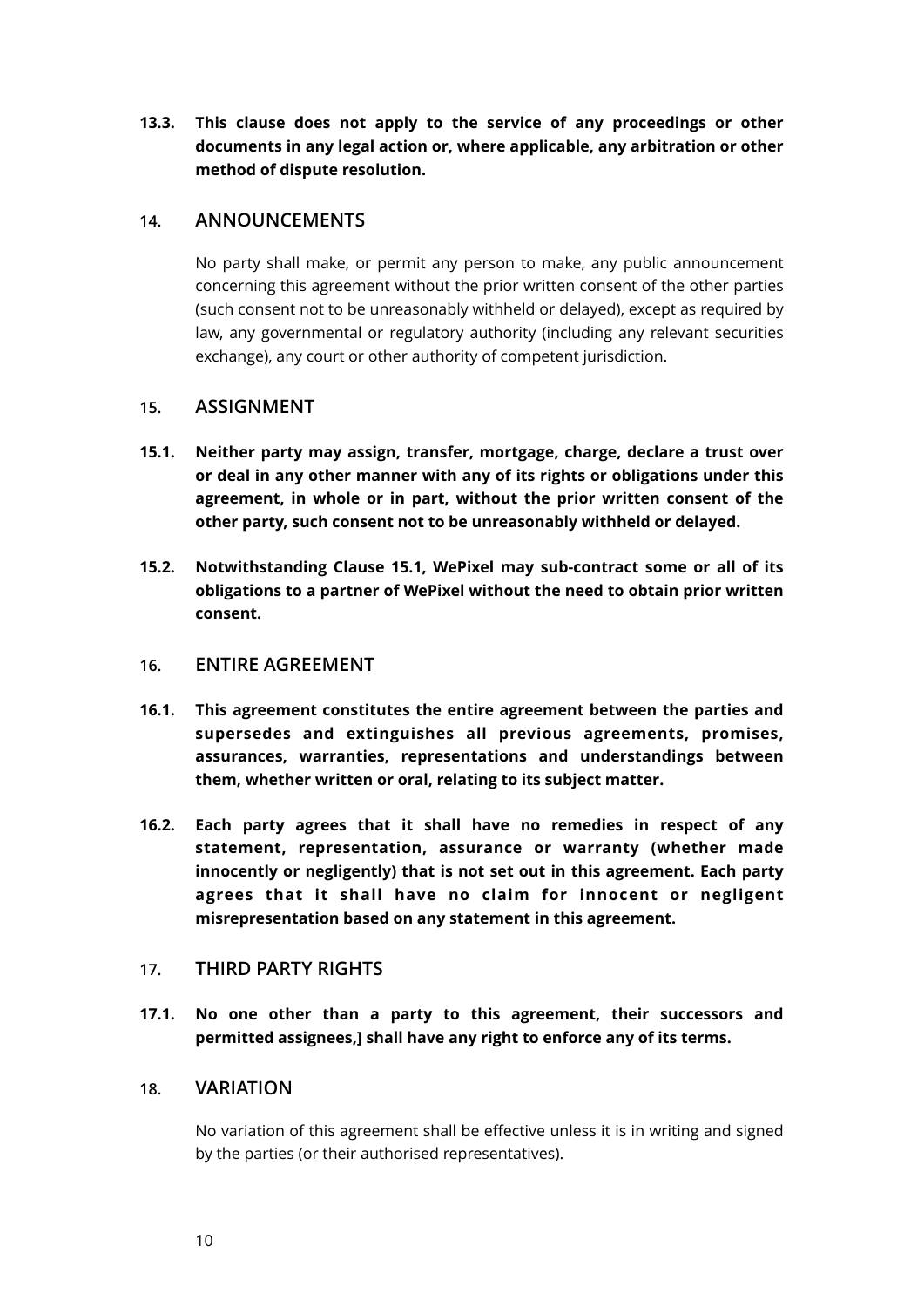# **19. WAIVER**

No failure or delay by a party to exercise any right or remedy provided under this agreement or by law shall constitute a waiver of that or any other right or remedy, nor shall it prevent or restrict the further exercise of that or any other right or remedy. No single or partial exercise of such right or remedy shall prevent or restrict the further exercise of that or any other right or remedy.

# **20. RIGHTS AND REMEDIES**

Except as expressly provided in this agreement, the rights and remedies provided under this agreement are in addition to, and not exclusive of, any rights or remedies provided by law.

# **21. SEVERANCE**

- **21.1. If any provision or part-provision of this agreement is or becomes invalid, illegal or unenforceable, it shall be deemed modified to the minimum extent necessary to make it valid, legal and enforceable. If such modification is not possible, the relevant provision or part-provision shall be deemed deleted. Any modification to or deletion of a provision or partprovision under this clause shall not affect the validity and enforceability of the rest of this agreement.**
- **21.2. If any provision or part-provision of this agreement is invalid, illegal or unenforceable, the parties shall negotiate in good faith to amend such provision so that, as amended, it is legal, valid and enforceable, and, to the greatest extent possible, achieves the intended commercial result of the original provision.**
- **22. NO PARTNERSHIP OR AGENCY**
- **22.1. Nothing in this agreement is intended to, or shall be deemed to, establish any partnership or joint venture between any of the parties, constitute any party the agent of another party, or authorise any party to make or enter into any commitments for or on behalf of any other party.**
- **22.2. Each party confirms it is acting on its own behalf and not for the benefit of any other person.**

# **23. GOVERNING LAW**

The construction, validity and performance of this Agreement shall be governed by the laws of England and the Parties irrevocably submit to the exclusive jurisdiction of the courts of England and Wales over any claim, matter or dispute